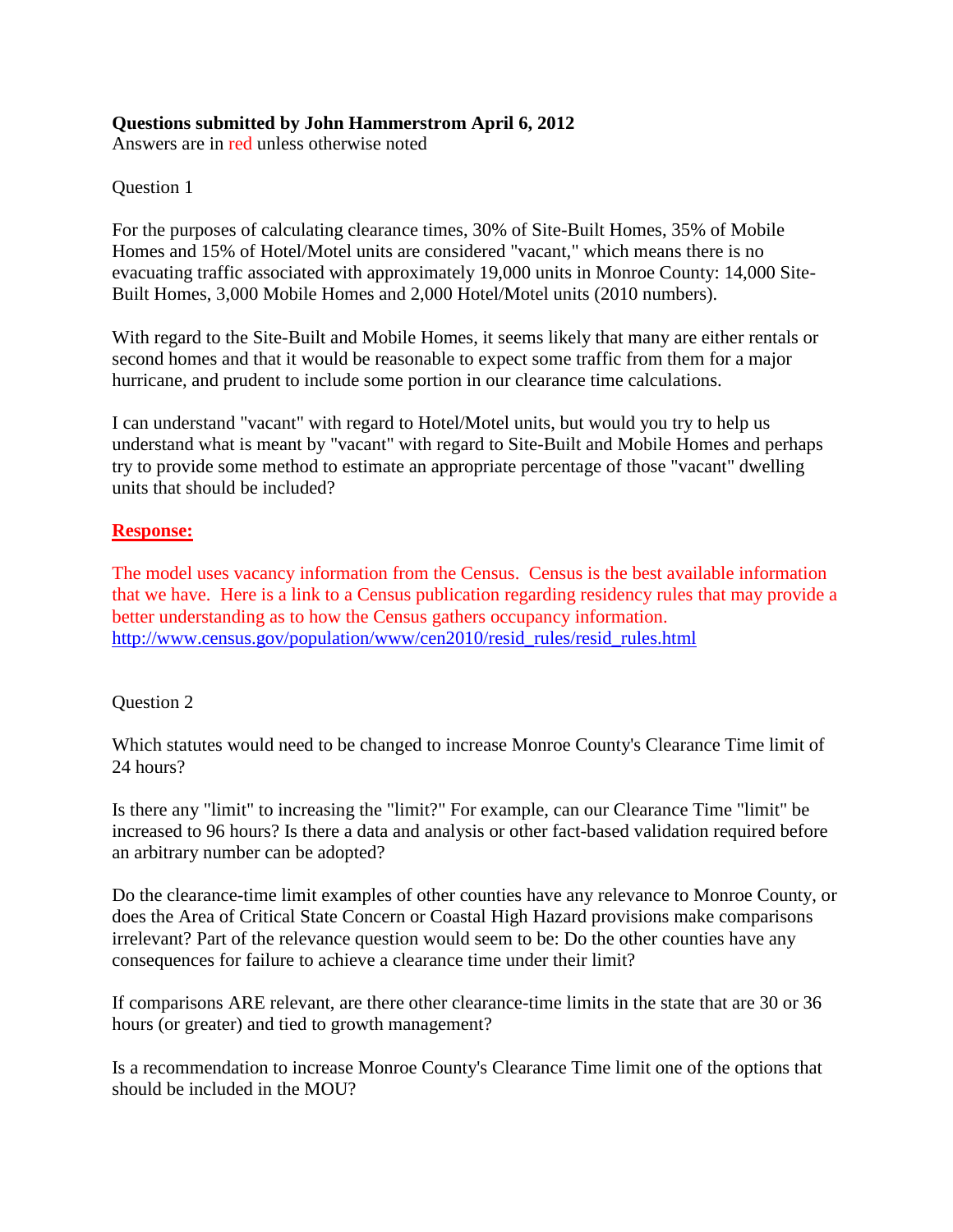## **Response:**

Statutes which would need to be changed: Sections 163.3178 (9), 380.0552 (9)(a)2. Florida **Statutes** 

Is there any limit to increasing the limit? Section 163.3178 (9)(b) states, "For those local governments that have not established a level of service for out-of-county hurricane evacuation by July 1, 2008, by following the process in paragraph (a), the level of service shall be no greater than 16 hours for a category 5 storm event as measured on the Saffir-Simpson scale." Monroe County established their level of service for out of county evacuation prior to the deadline in statute. If the statute were to change to allow an increase in evacuation time, local governments would be required to amend their comprehensive plans in order to increase their level of service standards. Section 163.3177 (f) requires that elements of the comprehensive plan be based on relevant and appropriate data. Therefore, changes to the evacuation time could not be arbitrary; amendments to the comprehensive plan would need to be based on data supporting the amendment.

Currently there is no sanction associated with failing to achieve a clearance time adopted in the comprehensive plan. If a local government proposes a future land use map change that would increase residential density in the Coastal High Hazard Area (CHHA), the local government/applicant would need to demonstrate that the additional population would not impair the hurricane evacuation clearance time beyond the adopted level of service standard adopted in the comprehensive plan or mitigate for the development's impact to hurricane evacuation. However, the local government could build in the CHHA to the current residential densities as entitled on the future land use map.

There is one county with an adopted level of service for hurricane evacuation clearance time that is greater than 30 hours. Pasco County's adopted level of service time is 55 hours. The next highest is Hillsborough County with an adopted level of service time of 28 hours. Most counties in Florida have adopted level of service times that are less than 24 hours.

Rules 28-18, 28-19 and 28-20, Florida Administration Code specifies "*The memorandum of understanding shall stipulate, based on professionally acceptable data and analysis, the input variables and assumptions, including regional considerations, for utilizing the Florida Keys Hurricane Evacuation Model or other models acceptable to the Department of Community Affairs to accurately depict evacuation clearance times for the population of the Florida Keys*." The MOU establishes the input variables for running the model – it does not include recommendations to the Administration Commission. DEO will make their recommendations in November.

### Question 3

Would you ask (Richard Ogburn?) to verify my calculations below? Numbers are rounded off for clarity.  $4,600 + 17,000 + 14,000 + 11,000 + 22500 = 69,100$  which is very close to the actual 2010 total of 69,124.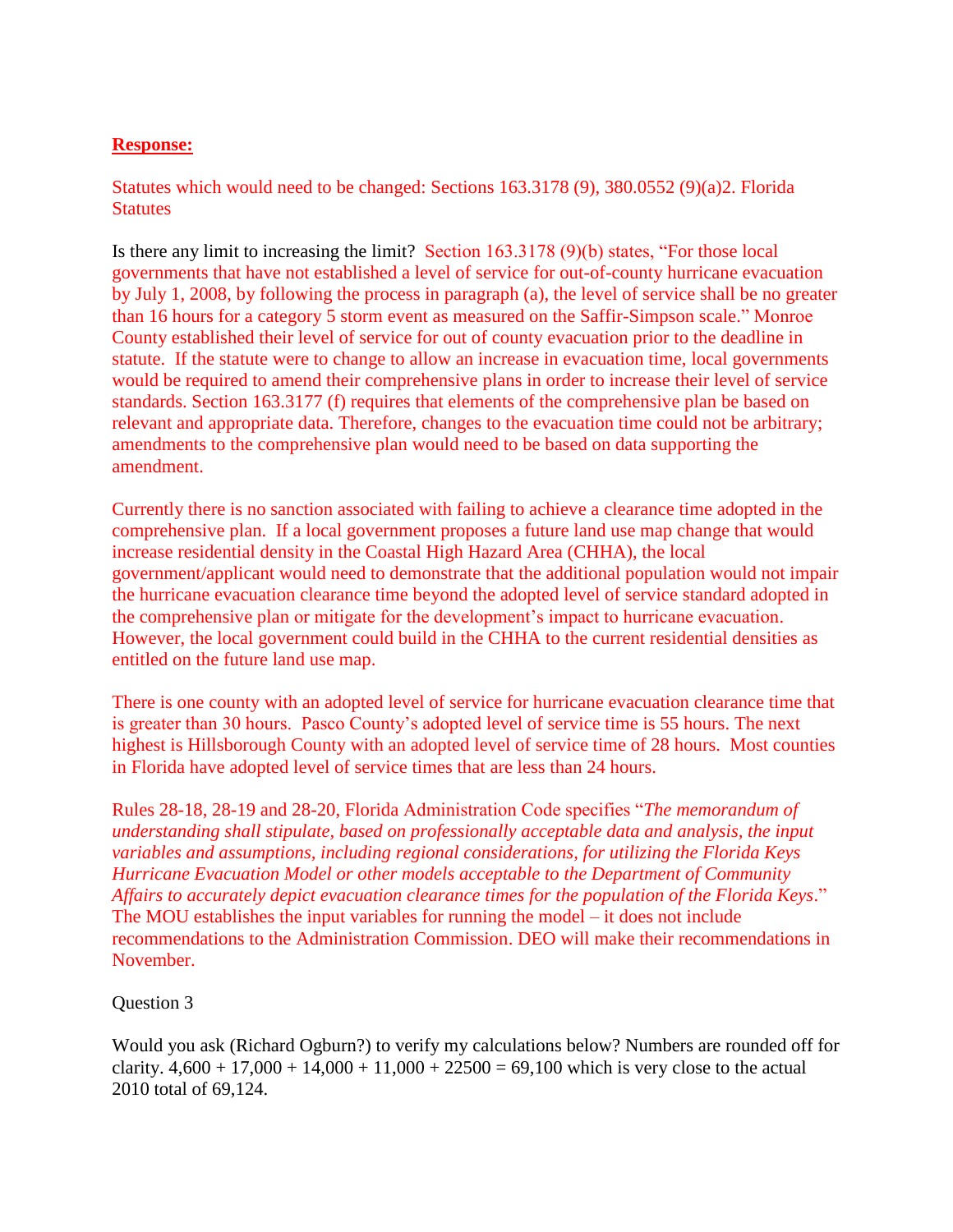- To calculate an "Official" Clearance Time for Growth Management purposes, a portion of the county's total dwelling units is converted to a number of vehicles, which, using the Statewide Regional Evacuation Study Program (SRESP) Transportation Interface for Modeling Evacuation (TIME) model, is converted into a Clearance Time. Below pertains to Category 3.
- 69,000 total dwelling units in Monroe County (2010)
- 4,600 (occupied, participating) mobile home dwelling units are removed from the clearance time based on the 48-hour assumption  $(4,645 = 9,002 \times 64.5\% \times 80\%)$
- 17,000 "vacant" site-built and mobile homes are removed from the clearance time based on census info  $(17, 419 = 14, 224 + 3, 195)$
- All Hotel/Motel units 14,000 are excluded from the clearance time based on the 48-hour assumption (13,665)
- For a Category 3, 11,000 site-built and mobile homes are excluded because they are expected not to "participate." 10824 =  $((32,213) \times 30\%) + ((5,807) \times 20\%)$
- For a Category 3 storm, 22,500 occupied, participating site-built homes are converted to the number of vehicles evacuating.
- The number of vehicles is converted to a Clearance Time by the "model."

# **Response**

**Note: the numbers provided by Richard Ogburn do not reflect the 2010 Census updates contained in the model. The current numbers used in the model are as follows:**

|                        | <b>Occupied</b> | Vacant | <b>Total</b> |
|------------------------|-----------------|--------|--------------|
| <b>Site-built</b>      | 28,053          | 16,577 | 44,630       |
| <b>Mobile Homes</b>    | 4.576           | 3,558  | 8,134        |
| <b>Transient Units</b> | 9.540           |        | 13,665       |

# **Answer from Richard Ogburn:**

Numbers are rounded off for clarity.  $4,600 + 17,000 + 14,000 + 11,000 + 22500 = 69,100$  which is very close to the actual 2010 total of 69,124. The areas highlighted in yellow contain Mr. Ogburn's response.

 To calculate an "Official" Clearance Time for Growth Management purposes, a portion of the county's total dwelling units is converted to a number of vehicles, which, using the Statewide Regional Evacuation Study Program (SRESP) Transportation Interface for Modeling